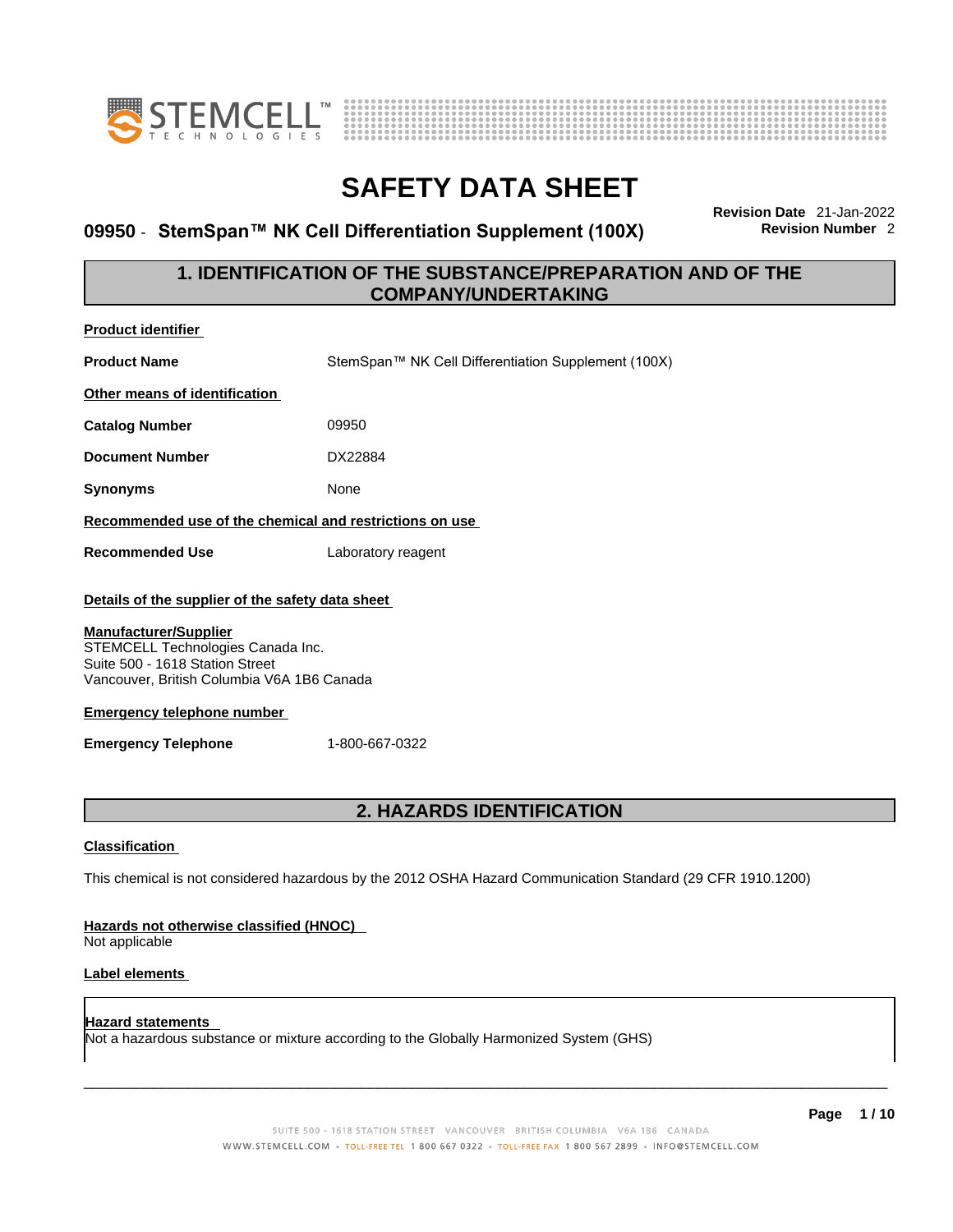



# \_\_\_\_\_\_\_\_\_\_\_\_\_\_\_\_\_\_\_\_\_\_\_\_\_\_\_\_\_\_\_\_\_\_\_\_\_\_\_\_\_\_\_\_\_\_\_\_\_\_\_\_\_\_\_\_\_\_\_\_\_\_\_\_\_\_\_\_\_\_\_\_\_\_\_\_\_\_\_\_\_\_\_\_\_\_\_\_\_\_\_\_\_ **Revision Date** 21-Jan-2022 **09950 · StemSpan™ NK Cell Differentiation Supplement (100X) Revision Number 2**

The product contains no substances which at their given concentration, are considered to be hazardous to health.

**Appearance** Clear **Physical state** Liquid

**Odor** No data available

#### **Other Information**

Not applicable

#### **Unknown acute toxicity** 1 % of the mixture consists of ingredient(s) of unknown toxicity

- 1 % of the mixture consists of ingredient(s) of unknown acute oral toxicity
- 1 % of the mixture consists of ingredient(s) of unknown acute dermal toxicity
- 1 % of the mixture consists of ingredient(s) of unknown acute inhalation toxicity (gas)
- 1 % of the mixture consists of ingredient(s) of unknown acute inhalation toxicity (vapor)

1 % of the mixture consists of ingredient(s) of unknown acute inhalation toxicity (dust/mist)

### **3. COMPOSITION/INFORMATION ON INGREDIENTS**

#### **Substance**

Not applicable.

#### **Mixture**

Not a hazardous substance or mixture according to the Globally Harmonized System (GHS)

\*The exact percentage (concentration) of composition has been withheld as a trade secret.

### **4. FIRST AID MEASURES**

#### **Description of first aid measures**

| <b>Inhalation</b>   | Remove to fresh air.                                                                                                    |
|---------------------|-------------------------------------------------------------------------------------------------------------------------|
| Eye contact         | Rinse thoroughly with plenty of water for at least 15 minutes, lifting lower and upper eyelids.<br>Consult a physician. |
| <b>Skin contact</b> | Wash skin with soap and water.                                                                                          |
| <b>Ingestion</b>    | Clean mouth with water and drink afterwards plenty of water.                                                            |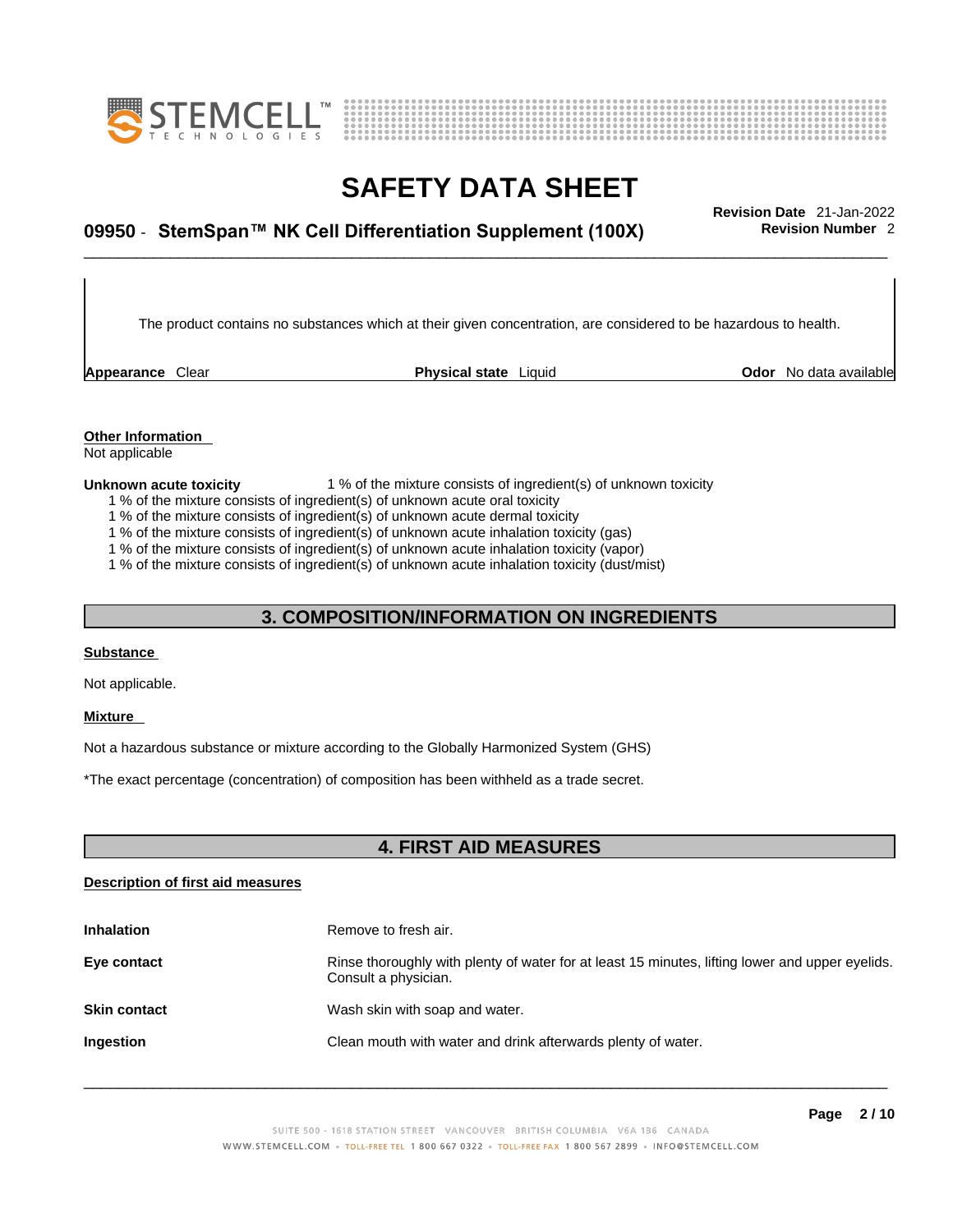



# \_\_\_\_\_\_\_\_\_\_\_\_\_\_\_\_\_\_\_\_\_\_\_\_\_\_\_\_\_\_\_\_\_\_\_\_\_\_\_\_\_\_\_\_\_\_\_\_\_\_\_\_\_\_\_\_\_\_\_\_\_\_\_\_\_\_\_\_\_\_\_\_\_\_\_\_\_\_\_\_\_\_\_\_\_\_\_\_\_\_\_\_\_ **Revision Date** 21-Jan-2022 **09950 · StemSpan™ NK Cell Differentiation Supplement (100X) Revision Number 2**

| Most important symptoms and effects, both acute and delayed                                                      |                                                                                                                                       |
|------------------------------------------------------------------------------------------------------------------|---------------------------------------------------------------------------------------------------------------------------------------|
| <b>Symptoms</b>                                                                                                  | No information available.                                                                                                             |
|                                                                                                                  | Indication of any immediate medical attention and special treatment needed                                                            |
| Note to physicians                                                                                               | Treat symptomatically.                                                                                                                |
|                                                                                                                  |                                                                                                                                       |
|                                                                                                                  | <b>5. FIRE-FIGHTING MEASURES</b>                                                                                                      |
| <b>Suitable Extinguishing Media</b>                                                                              | Use extinguishing measures that are appropriate to local circumstances and the<br>surrounding environment.                            |
| Unsuitable extinguishing media                                                                                   | CAUTION: Use of water spray when fighting fire may be inefficient.                                                                    |
| Specific hazards arising from the<br>chemical                                                                    | No information available.                                                                                                             |
| <b>Explosion data</b><br><b>Sensitivity to Mechanical Impact None.</b><br><b>Sensitivity to Static Discharge</b> | None.                                                                                                                                 |
| Special protective equipment for<br>fire-fighters                                                                | Firefighters should wear self-contained breathing apparatus and full firefighting turnout<br>gear. Use personal protection equipment. |

#### **6. ACCIDENTAL RELEASE MEASURES**

#### **Personal precautions, protective equipment and emergency procedures**

| <b>Personal precautions</b>                          | Ensure adequate ventilation.                                                         |  |
|------------------------------------------------------|--------------------------------------------------------------------------------------|--|
|                                                      |                                                                                      |  |
| <b>Environmental precautions</b>                     |                                                                                      |  |
| <b>Environmental precautions</b>                     | See Section 12 for additional Ecological Information.                                |  |
| Methods and material for containment and cleaning up |                                                                                      |  |
| <b>Methods for containment</b>                       | Prevent further leakage or spillage if safe to do so.                                |  |
| Methods for cleaning up                              | Pick up and transfer to properly labeled containers.                                 |  |
| Prevention of secondary hazards                      | Clean contaminated objects and areas thoroughly observing environmental regulations. |  |
|                                                      |                                                                                      |  |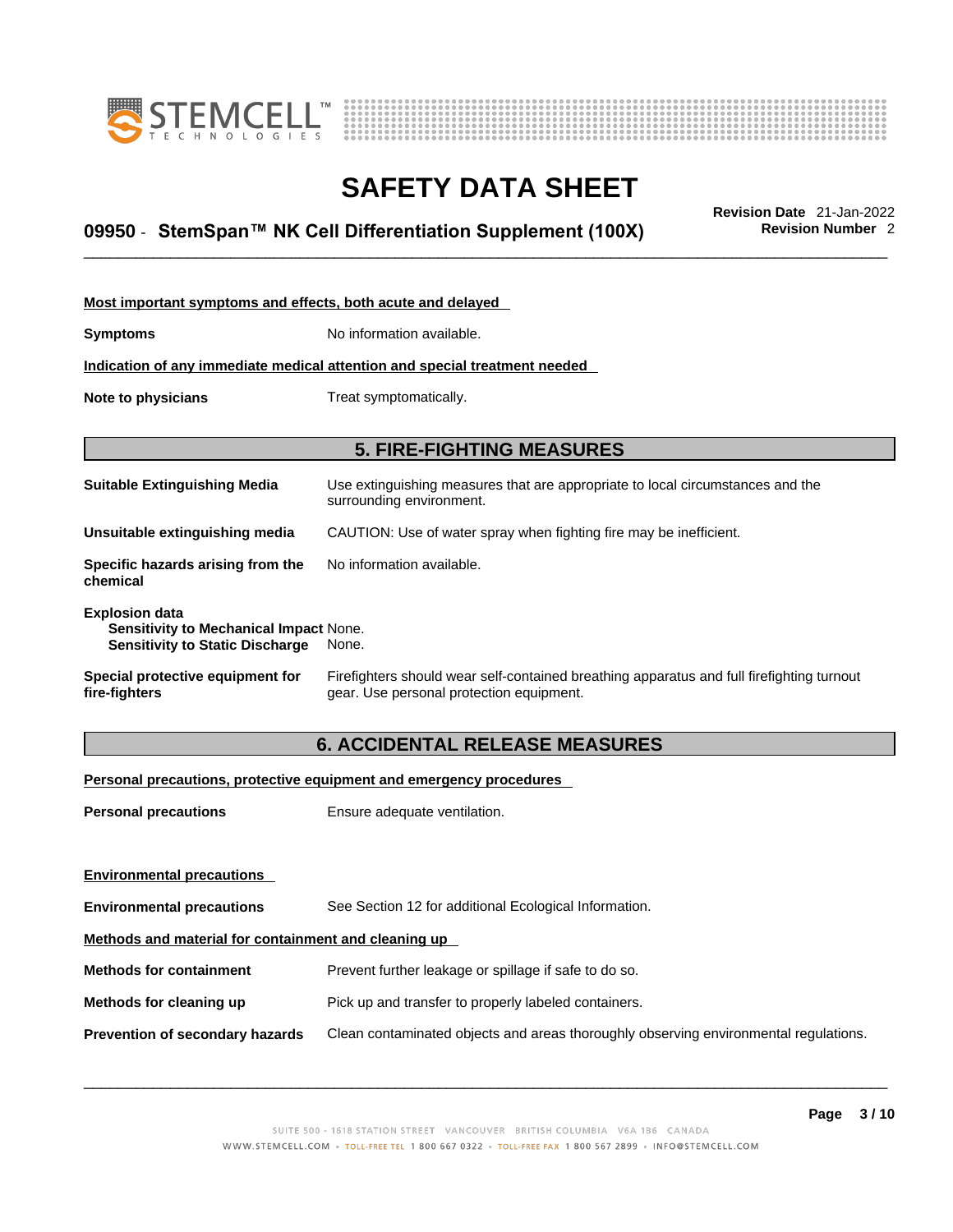



# \_\_\_\_\_\_\_\_\_\_\_\_\_\_\_\_\_\_\_\_\_\_\_\_\_\_\_\_\_\_\_\_\_\_\_\_\_\_\_\_\_\_\_\_\_\_\_\_\_\_\_\_\_\_\_\_\_\_\_\_\_\_\_\_\_\_\_\_\_\_\_\_\_\_\_\_\_\_\_\_\_\_\_\_\_\_\_\_\_\_\_\_\_ **Revision Date** 21-Jan-2022 **09950 · StemSpan™ NK Cell Differentiation Supplement (100X) Revision Number 2**

|                                                              | 7. HANDLING AND STORAGE                                                                                                                                                     |
|--------------------------------------------------------------|-----------------------------------------------------------------------------------------------------------------------------------------------------------------------------|
| <b>Precautions for safe handling</b>                         |                                                                                                                                                                             |
| Advice on safe handling                                      | Handle in accordance with good industrial hygiene and safety practice.                                                                                                      |
| Conditions for safe storage, including any incompatibilities |                                                                                                                                                                             |
| <b>Storage Conditions</b>                                    | Store in accordance with information listed on the Product Information Sheet (PIS).                                                                                         |
|                                                              |                                                                                                                                                                             |
|                                                              | 8. EXPOSURE CONTROLS/PERSONAL PROTECTION                                                                                                                                    |
| <b>Control parameters</b>                                    |                                                                                                                                                                             |
| <b>Exposure Limits</b>                                       | This product, as supplied, does not contain any hazardous materials with occupational<br>exposure limits established by the region specific regulatory bodies.              |
| <b>Appropriate engineering controls</b>                      |                                                                                                                                                                             |
| <b>Engineering controls</b>                                  | Showers<br>Eyewash stations<br>Ventilation systems.                                                                                                                         |
|                                                              | Individual protection measures, such as personal protective equipment                                                                                                       |
| <b>Eye/face protection</b>                                   | No special protective equipment required.                                                                                                                                   |
| Skin and body protection                                     | No special protective equipment required.                                                                                                                                   |
| <b>Respiratory protection</b>                                | No protective equipment is needed under normal use conditions. If exposure limits are<br>exceeded or irritation is experienced, ventilation and evacuation may be required. |
| <b>General hygiene considerations</b>                        | Handle in accordance with good industrial hygiene and safety practice.                                                                                                      |

### **9. PHYSICAL AND CHEMICAL PROPERTIES**

**Information on basic physical and chemical properties Physical state**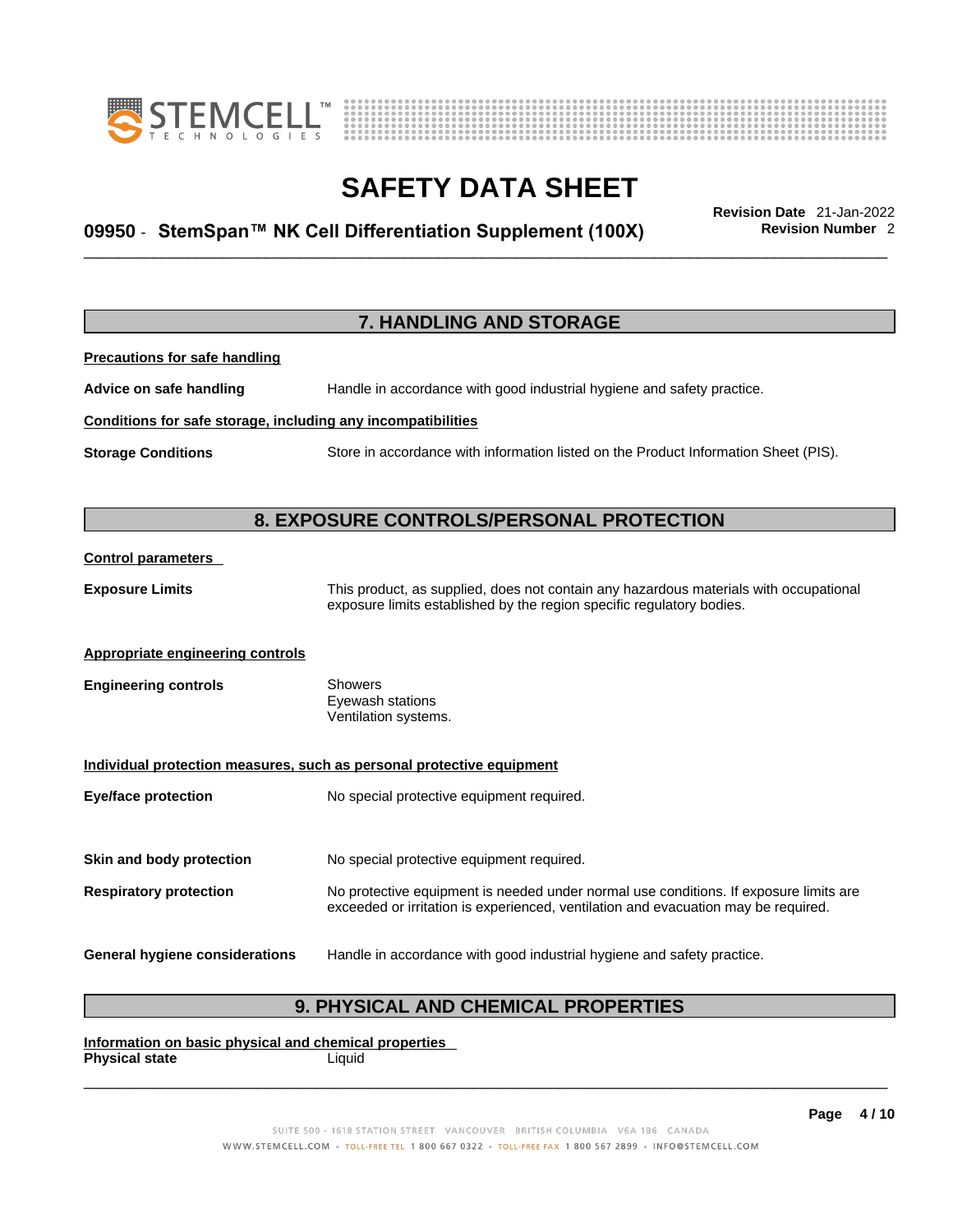



# \_\_\_\_\_\_\_\_\_\_\_\_\_\_\_\_\_\_\_\_\_\_\_\_\_\_\_\_\_\_\_\_\_\_\_\_\_\_\_\_\_\_\_\_\_\_\_\_\_\_\_\_\_\_\_\_\_\_\_\_\_\_\_\_\_\_\_\_\_\_\_\_\_\_\_\_\_\_\_\_\_\_\_\_\_\_\_\_\_\_\_\_\_ **Revision Date** 21-Jan-2022 **09950 · StemSpan™ NK Cell Differentiation Supplement (100X) Revision Number 2**

**Appearance Clear** 

**Explosive properties**<br> **Oxidizing properties**<br> **Oxidizing properties**<br> **No information available Oxidizing properties Property Remarks • Remarks • Remarks • Remarks • Remarks • Remarks • Remarks • Method pH**<br> **No data available** Mome known<br> **No data available** Mome known<br>
None known **Melting point / freezing point** No data available<br> **Boiling point / boiling range** No data available **Boiling point / boiling range** No data available **None known**<br>
No data available **None known**<br>
None known **Evaporation rate Cone Cone Access Mone Cone Cone Cone Access Provident Cone Cone Access Provident Cone known**<br> **Flammability (solid. gas)** No data available Cone Cone Known **Flammability (solid, gas)** No data available None known **Flammability Limit in Air None known None known Upper flammability limit:** No data available **Lower flammability limit:** No data available **Vapor pressure** 1980 in the Modata available 1980 in the known None known<br> **Vapor density** 1980 in the None Known None known None known **Vapor density** No data available None known **Relative density Water solubility** No data available None known **Solubility in other solvents** No data available None known **Partition coefficient**<br> **Autoignition temperature**<br>
No data available None Known<br>
None known **Autoignition temperature** Mo data available Mone known<br> **Decomposition temperature** No data available None known **Decomposition temperature** No data available<br> **Kinematic viscosity** No data available **Kinematic viscosity No data available None known**<br> **Discussible No data available None known**<br>
None known **Dynamic viscosity No data available None known** 

**Other Information** 

**Color Color Color Color Color Color Color No** data available **Odor Odor No data available**<br> **Odor threshold No data available** No data available

**No data available** 

**Softening point**<br> **Molecular weight**<br> **Molecular weight**<br> **Molecular weight**<br> **Molecular weight No information available Molecular formula** No information available **VOC Content (%)**<br> **Content (%)**<br>
No information available<br>
No information available **No information available Bulk density No information available** 

#### **10. STABILITY AND REACTIVITY**

| Reactivity                                                              | No information available.                                 |
|-------------------------------------------------------------------------|-----------------------------------------------------------|
| Chemical stability                                                      | Stable under recommended transport or storage conditions. |
| <b>Possibility of hazardous reactions</b> None under normal processing. |                                                           |
| <b>Conditions to avoid</b>                                              | None known based on information supplied.                 |
| Incompatible materials                                                  | None known based on information supplied.                 |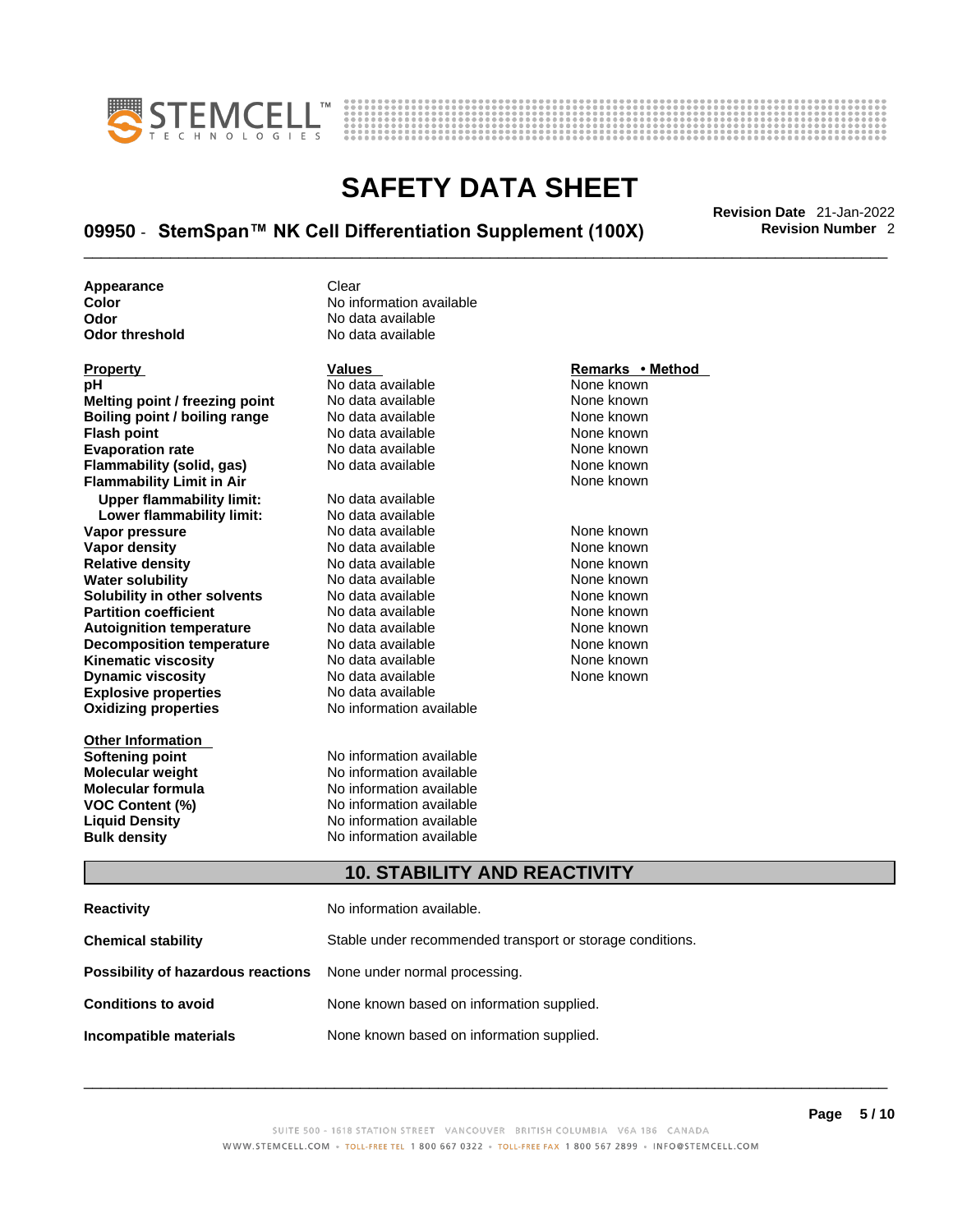



# \_\_\_\_\_\_\_\_\_\_\_\_\_\_\_\_\_\_\_\_\_\_\_\_\_\_\_\_\_\_\_\_\_\_\_\_\_\_\_\_\_\_\_\_\_\_\_\_\_\_\_\_\_\_\_\_\_\_\_\_\_\_\_\_\_\_\_\_\_\_\_\_\_\_\_\_\_\_\_\_\_\_\_\_\_\_\_\_\_\_\_\_\_ **Revision Date** 21-Jan-2022 **09950 · StemSpan™ NK Cell Differentiation Supplement (100X) Revision Number 2**

**Hazardous decomposition products** None known based on information supplied.

#### **11. TOXICOLOGICAL INFORMATION**

**Information on likely routes of exposure**

**Product Information**

| <b>Inhalation</b>                                                            | Specific test data for the substance or mixture is not available. |  |
|------------------------------------------------------------------------------|-------------------------------------------------------------------|--|
| Eye contact                                                                  | Specific test data for the substance or mixture is not available. |  |
| <b>Skin contact</b>                                                          | Specific test data for the substance or mixture is not available. |  |
| Ingestion                                                                    | Specific test data for the substance or mixture is not available. |  |
| Symptoms related to the physical, chemical and toxicological characteristics |                                                                   |  |
| Symptoms                                                                     | No information available.                                         |  |
|                                                                              |                                                                   |  |

**Numerical measures of toxicity**

#### **Acute toxicity**

**Unknown acute toxicity** 1 % of the mixture consists of ingredient(s) of unknown toxicity

1 % of the mixture consists of ingredient(s) of unknown acute oral toxicity

1 % of the mixture consists of ingredient(s) of unknown acute dermal toxicity

1 % of the mixture consists of ingredient(s) of unknown acute inhalation toxicity (gas)

1 % of the mixture consists of ingredient(s) of unknown acute inhalation toxicity (vapor)

1 % of the mixture consists of ingredient(s) of unknown acute inhalation toxicity (dust/mist)

Product Information

#### **Delayed and immediate effects as well as chronic effects from short and long-term exposure**

| <b>Skin corrosion/irritation</b>                                | No information available. |  |
|-----------------------------------------------------------------|---------------------------|--|
| <b>Product Information</b>                                      |                           |  |
| Serious eye damage/eye irritation<br><b>Product Information</b> | No information available. |  |
|                                                                 |                           |  |
| <b>Respiratory or skin sensitization</b>                        | No information available. |  |
| <b>Product Information</b>                                      |                           |  |
| <b>Germ cell mutagenicity</b>                                   | No information available. |  |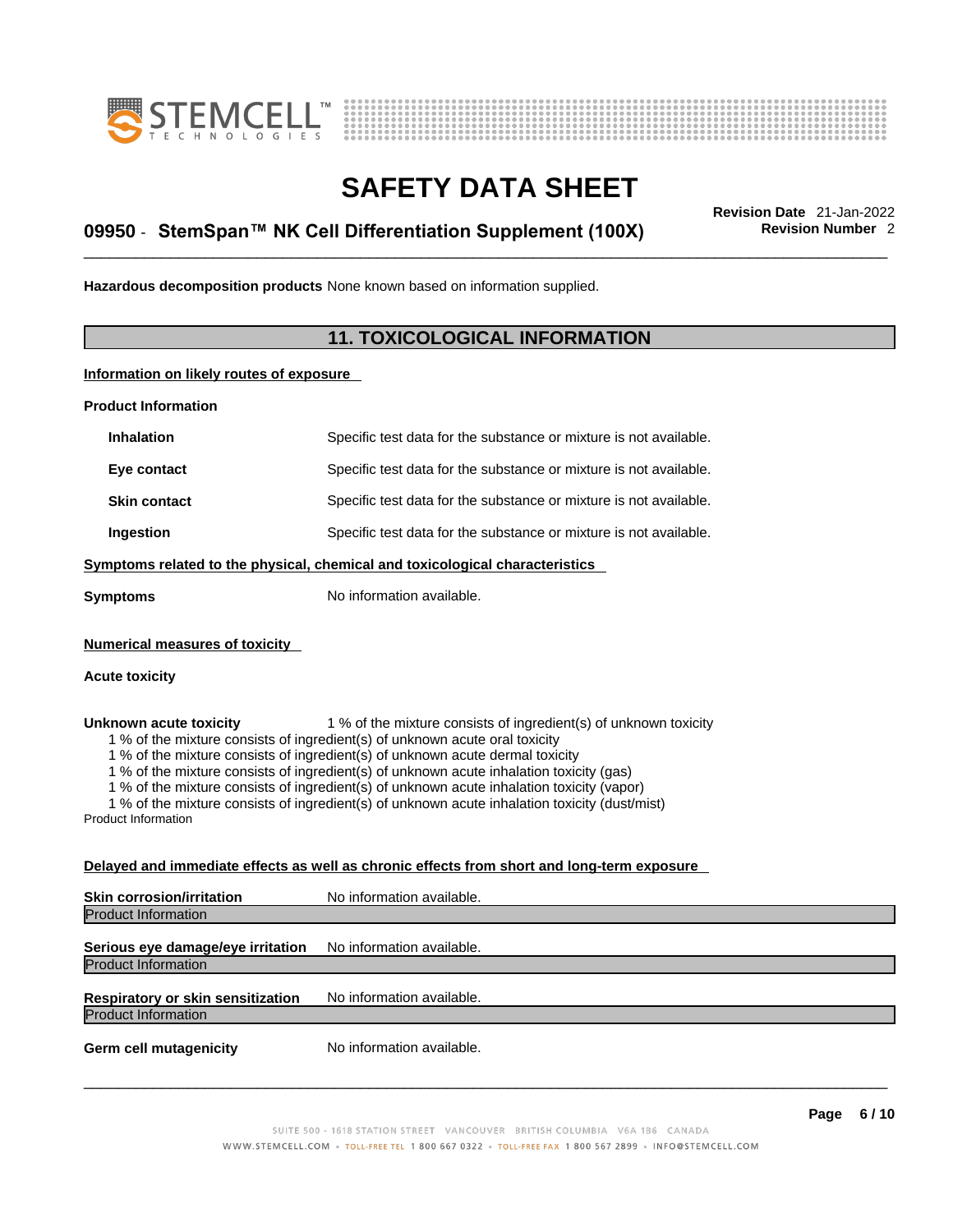



# \_\_\_\_\_\_\_\_\_\_\_\_\_\_\_\_\_\_\_\_\_\_\_\_\_\_\_\_\_\_\_\_\_\_\_\_\_\_\_\_\_\_\_\_\_\_\_\_\_\_\_\_\_\_\_\_\_\_\_\_\_\_\_\_\_\_\_\_\_\_\_\_\_\_\_\_\_\_\_\_\_\_\_\_\_\_\_\_\_\_\_\_\_ **Revision Date** 21-Jan-2022 **09950 · StemSpan™ NK Cell Differentiation Supplement (100X) Revision Number 2**

| <b>Product Information</b>             |                                                                                                                    |
|----------------------------------------|--------------------------------------------------------------------------------------------------------------------|
| Carcinogenicity                        | No information available.                                                                                          |
| <b>Reproductive toxicity</b>           | No information available.                                                                                          |
|                                        | <b>Product Information</b>                                                                                         |
| <b>STOT - single exposure</b>          | No information available.                                                                                          |
|                                        | <b>Product Information</b>                                                                                         |
| <b>STOT - repeated exposure</b>        | No information available.                                                                                          |
|                                        | <b>Product Information</b>                                                                                         |
| <b>Aspiration hazard</b>               | No information available.                                                                                          |
|                                        | <b>12. ECOLOGICAL INFORMATION</b>                                                                                  |
| <b>Ecotoxicity</b>                     |                                                                                                                    |
|                                        | <b>Product Information</b>                                                                                         |
| <b>Persistence and degradability</b>   | No information available.                                                                                          |
| <b>Bioaccumulation</b>                 | There is no data for this product.                                                                                 |
| Other adverse effects                  | No information available.                                                                                          |
|                                        | <b>13. DISPOSAL CONSIDERATIONS</b>                                                                                 |
| <b>Waste treatment methods</b>         |                                                                                                                    |
| Waste from residues/unused<br>products | Dispose of in accordance with local regulations. Dispose of waste in accordance with<br>environmental legislation. |
| <b>Contaminated packaging</b>          | Do not reuse empty containers.                                                                                     |
|                                        |                                                                                                                    |
|                                        |                                                                                                                    |

### **14. TRANSPORT INFORMATION**

DOT Not regulated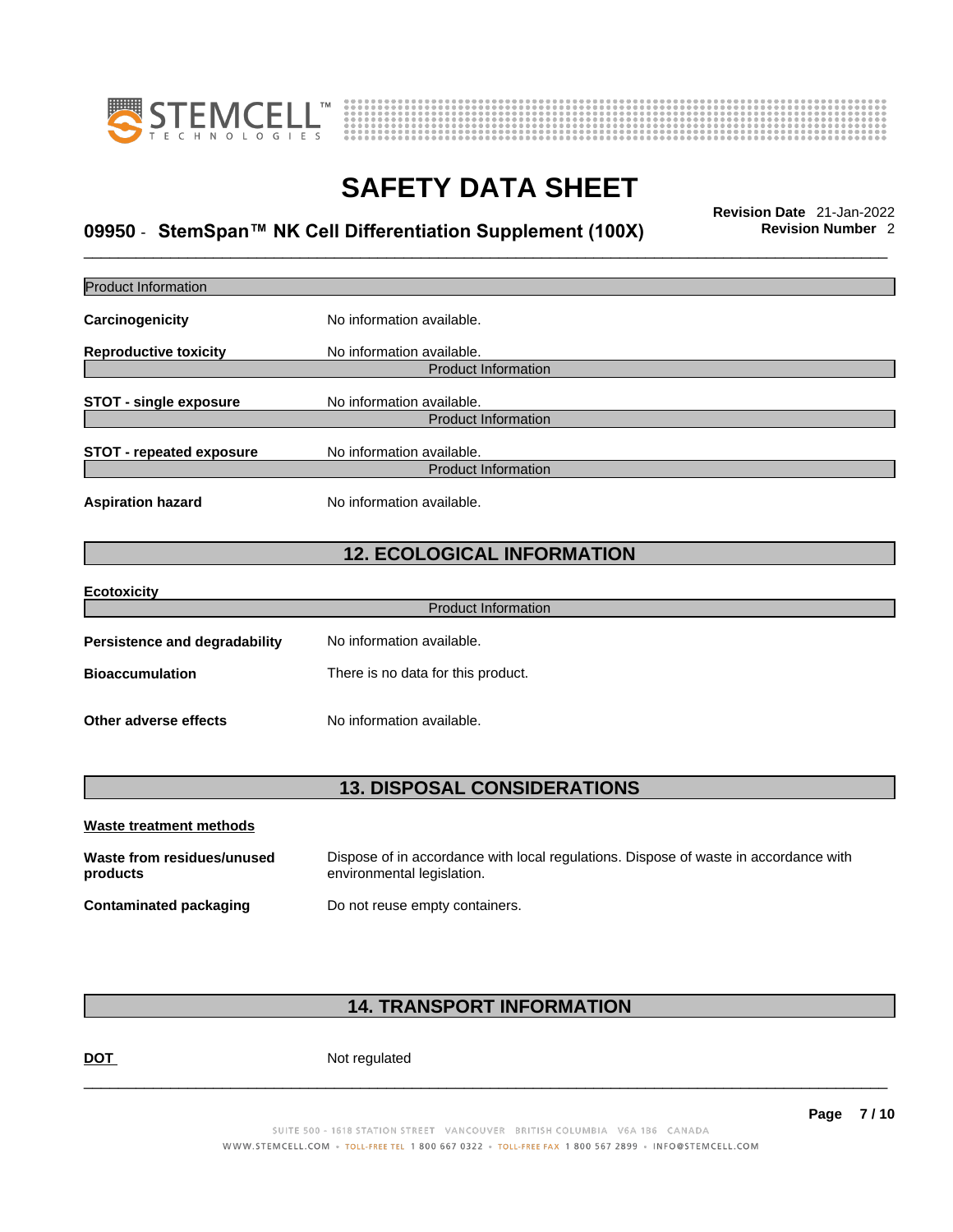



# \_\_\_\_\_\_\_\_\_\_\_\_\_\_\_\_\_\_\_\_\_\_\_\_\_\_\_\_\_\_\_\_\_\_\_\_\_\_\_\_\_\_\_\_\_\_\_\_\_\_\_\_\_\_\_\_\_\_\_\_\_\_\_\_\_\_\_\_\_\_\_\_\_\_\_\_\_\_\_\_\_\_\_\_\_\_\_\_\_\_\_\_\_ **Revision Date** 21-Jan-2022 **09950 · StemSpan™ NK Cell Differentiation Supplement (100X) Revision Number 2**

| <b>TDG</b>  | Not regulated |
|-------------|---------------|
| <b>MEX</b>  | Not regulated |
| ICAO (air)  | Not regulated |
| IATA        | Not regulated |
| <b>IMDG</b> | Not regulated |
| <b>RID</b>  | Not regulated |
| <b>ADR</b>  | Not regulated |
| <b>ADN</b>  | Not regulated |
|             |               |

#### **15. REGULATORY INFORMATION**

| <b>International Inventories</b> |                 |  |
|----------------------------------|-----------------|--|
| <b>TSCA</b>                      | Does not comply |  |
| <b>DSL/NDSL</b>                  | Complies        |  |
| <b>EINECS/ELINCS</b>             | Complies        |  |
| <b>ENCS</b>                      | Does not comply |  |
| <b>IECSC</b>                     | Complies        |  |
| <b>KECL</b>                      | Does not comply |  |
| <b>PICCS</b>                     | Does not comply |  |
| <b>AICS</b>                      | Does not comply |  |
|                                  |                 |  |

 **Legend:** 

 **TSCA** - United States Toxic Substances Control Act Section 8(b) Inventory

 **DSL/NDSL** - Canadian Domestic Substances List/Non-Domestic Substances List

 **EINECS/ELINCS** - European Inventory of Existing Chemical Substances/European List of Notified Chemical Substances

 **ENCS** - Japan Existing and New Chemical Substances

 **IECSC** - China Inventory of Existing Chemical Substances

 **KECL** - Korean Existing and Evaluated Chemical Substances

 **PICCS** - Philippines Inventory of Chemicals and Chemical Substances

 **AICS** - Australian Inventory of Chemical Substances

#### **US Federal Regulations**

#### **SARA 313**

Section 313 of Title III of the Superfund Amendments and Reauthorization Act of 1986 (SARA). This product does not contain any chemicals which are subject to the reporting requirements of the Act and Title 40 of the Code of Federal Regulations, Part 372.

| No |  |
|----|--|
| No |  |
|    |  |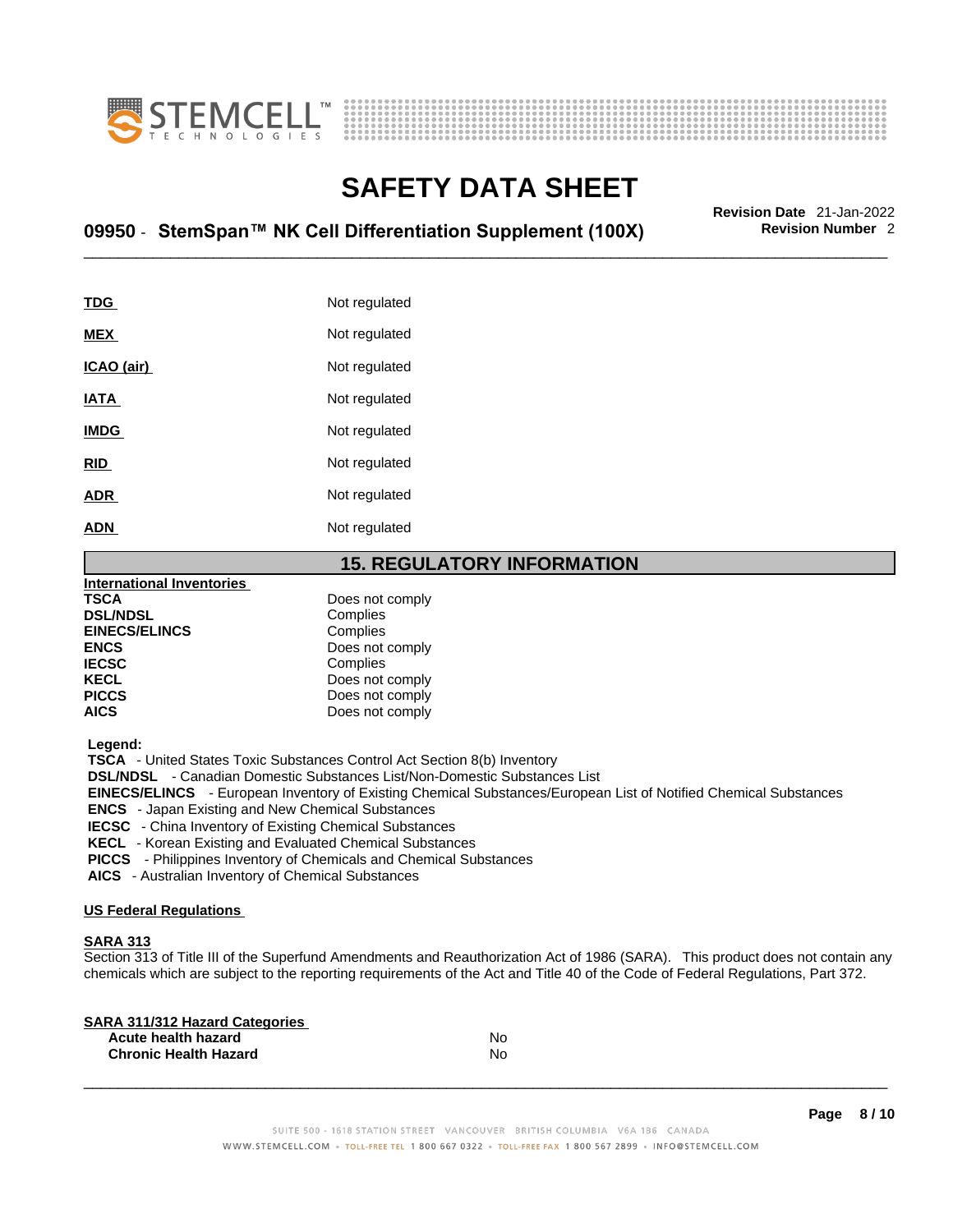



# \_\_\_\_\_\_\_\_\_\_\_\_\_\_\_\_\_\_\_\_\_\_\_\_\_\_\_\_\_\_\_\_\_\_\_\_\_\_\_\_\_\_\_\_\_\_\_\_\_\_\_\_\_\_\_\_\_\_\_\_\_\_\_\_\_\_\_\_\_\_\_\_\_\_\_\_\_\_\_\_\_\_\_\_\_\_\_\_\_\_\_\_\_ **Revision Date** 21-Jan-2022 **09950 · StemSpan™ NK Cell Differentiation Supplement (100X) Revision Number 2**

| Fire hazard                       | No |
|-----------------------------------|----|
| Sudden release of pressure hazard | No |
| <b>Reactive Hazard</b>            | No |

#### **CWA** (Clean Water Act)

This product does not contain any substances regulated as pollutants pursuant to the Clean Water Act (40 CFR 122.21 and 40 CFR 122.42).

#### **CERCLA**

This material, as supplied, does not contain any substances regulated as hazardous substances under the Comprehensive Environmental Response Compensation and Liability Act (CERCLA) (40 CFR 302) or the Superfund Amendments and Reauthorization Act (SARA) (40 CFR 355). There may be specific reporting requirements at the local, regional, or state level pertaining to releases of this material.

#### **US State Regulations**

#### **California Proposition 65**

This product does not contain any Proposition 65 chemicals.

#### **U.S. State Right-to-Know Regulations**

#### **US State Regulations**

| Chemical name                         | New Jersey | Massachusetts | Pennsylvania |
|---------------------------------------|------------|---------------|--------------|
| Water<br>7732-18-5                    |            |               |              |
| Sodium Phosphate Dibasic<br>7558-79-4 |            |               |              |

#### **U.S. EPA Label Information**

**EPA Pesticide Registration Number** Not applicable

### **16. OTHER INFORMATION, INCLUDING DATE OF PREPARATION OF THE LAST REVISION**

**Prepared By, State Control. STEMCELL Technologies Canada Inc.** Cuality Control. STEMCELL Technologies Canada Inc.

**Revision Date** 21-Jan-2022

**Disclaimer**

**Revision Note** Noinformation available.

The information provided in this Safety Data Sheet is correct to the best of our knowledge, information and belief at the date of its publication. The information given is designed only as a guidance for safe handling, use, processing, storage,